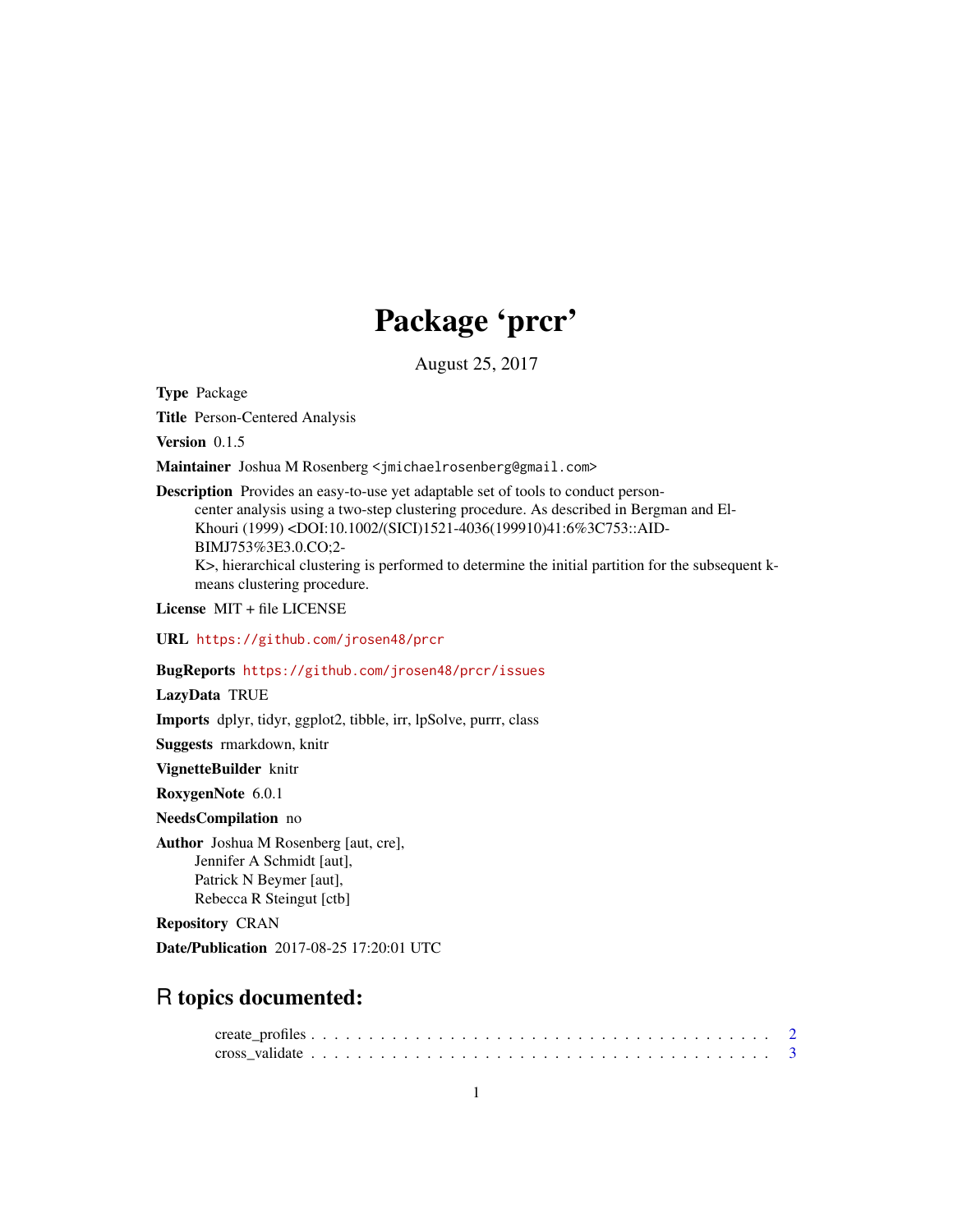#### <span id="page-1-0"></span>2 create\_profiles

| Index |  |  |  |  |  |  |  |  |  |  |  |  |  |  |  |  |  |  |  |
|-------|--|--|--|--|--|--|--|--|--|--|--|--|--|--|--|--|--|--|--|
|       |  |  |  |  |  |  |  |  |  |  |  |  |  |  |  |  |  |  |  |
|       |  |  |  |  |  |  |  |  |  |  |  |  |  |  |  |  |  |  |  |
|       |  |  |  |  |  |  |  |  |  |  |  |  |  |  |  |  |  |  |  |
|       |  |  |  |  |  |  |  |  |  |  |  |  |  |  |  |  |  |  |  |
|       |  |  |  |  |  |  |  |  |  |  |  |  |  |  |  |  |  |  |  |

create\_profiles *Create profiles of observed variables using two-step cluster analysis*

#### Description

Create profiles of observed variables using two-step cluster analysis

#### Usage

```
create_profiles(df, ..., n_profiles, to_center = FALSE, to_scale = FALSE,
  distance_metric = "squared_euclidean", linkage = "complete",
 plot_centered_data = FALSE, plot_raw_data = FALSE)
```
#### Arguments

| df                 | with two or more columns with continuous variables                                                                                                                                                                                                                 |
|--------------------|--------------------------------------------------------------------------------------------------------------------------------------------------------------------------------------------------------------------------------------------------------------------|
| $\cdots$           | unquoted variable names separated by commas                                                                                                                                                                                                                        |
| n_profiles         | The specified number of profiles to be found for the clustering solution                                                                                                                                                                                           |
| to_center          | Boolean (TRUE or FALSE) for whether to center the raw data with $M = 0$                                                                                                                                                                                            |
| to_scale           | Boolean (TRUE or FALSE) for whether to scale the raw data with $SD = 1$                                                                                                                                                                                            |
| distance_metric    |                                                                                                                                                                                                                                                                    |
|                    | Distance metric to use for hierarchical clustering; "squared_euclidean" is default<br>but more options are available (see ?hclust)                                                                                                                                 |
| linkage            | Linkage method to use for hierarchical clustering; "complete" is default but<br>more options are available (see ?dist)                                                                                                                                             |
| plot_centered_data |                                                                                                                                                                                                                                                                    |
|                    | Boolean (TRUE or FALSE) for whether to center the data before plotting (should<br>not be used if to_center = T; only if to_center = F, in cases in which raw data<br>is used to create profiles but centered profiles are desired for visualization pur-<br>poses) |
| plot_raw_data      | Boolean (TRUE or FALSE) for whether to plot the raw data, regardless of<br>whether the data are centered or scaled before clustering.                                                                                                                              |

#### Details

Function to create a specified number of profiles of observed variables using a two-step (hierarchical and k-means) cluster analysis.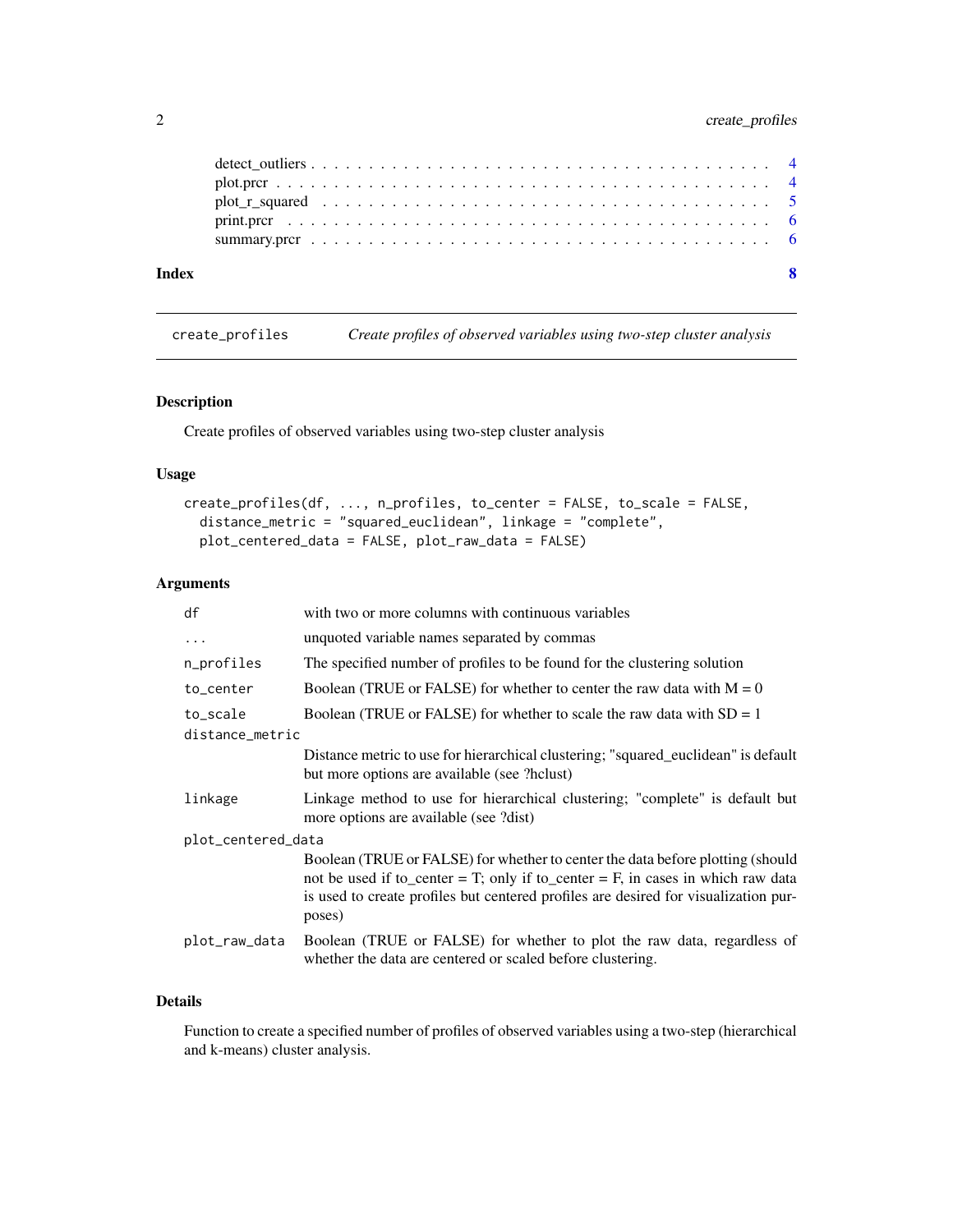#### <span id="page-2-0"></span>cross\_validate 3

#### Value

A list containing the prepared data, the output from the hierarchical and k-means cluster analysis, the r-squared value, raw clustered data, processed clustered data of cluster centroids, and a ggplot object.

#### Examples

```
create_profiles(mtcars, disp, hp, wt, n_profiles = 2, to_scale = TRUE)
```
cross\_validate *Returns statistics from double-split cross validation*

#### Description

Returns statistics from double-split cross validation

#### Usage

```
cross_validate(df, ..., to_center = FALSE, to_scale = FALSE, n_profiles,
  distance_metric = "squared_euclidean", linkage = "complete", k = 30,
  lower_bound = 2, upper_bound = 9)
```
#### Arguments

| df              | with two or more columns with continuous variables                                                                                                       |
|-----------------|----------------------------------------------------------------------------------------------------------------------------------------------------------|
| $\ddots$        | unquoted variable names separated by commas                                                                                                              |
| to_center       | (TRUE or FALSE) for whether to center the raw data with $M = 0$                                                                                          |
| to_scale        | Boolean (TRUE or FALSE) for whether to scale the raw data with $SD = 1$                                                                                  |
| n_profiles      | the number of profiles in the solution to cross-validate; or, the character string<br>"iterate" to perform cross-validation for 2 to 9 profile solutions |
| distance_metric |                                                                                                                                                          |
|                 | Distance metric to use for hierarchical clustering; "squared_euclidean" is default<br>but more options are available (see ?hclust)                       |
| linkage         | Linkage method to use for hierarchical clustering; "complete" is default but<br>more options are available (see ?dist)                                   |
| k               | the number of iterations                                                                                                                                 |
| lower_bound     | if $n$ profiles = "iterate", then this is the smallest number of profiles in the range<br>of number of profiles to explore; defaults to 2                |
| upper_bound     | if $n$ profiles = "iterate", then this is the largest number of profiles in the range<br>of number of profiles to explore; defaults to 9                 |

#### Details

Performs double-split cross validation and returns Cohen's Kappa and percentage agreement statistics.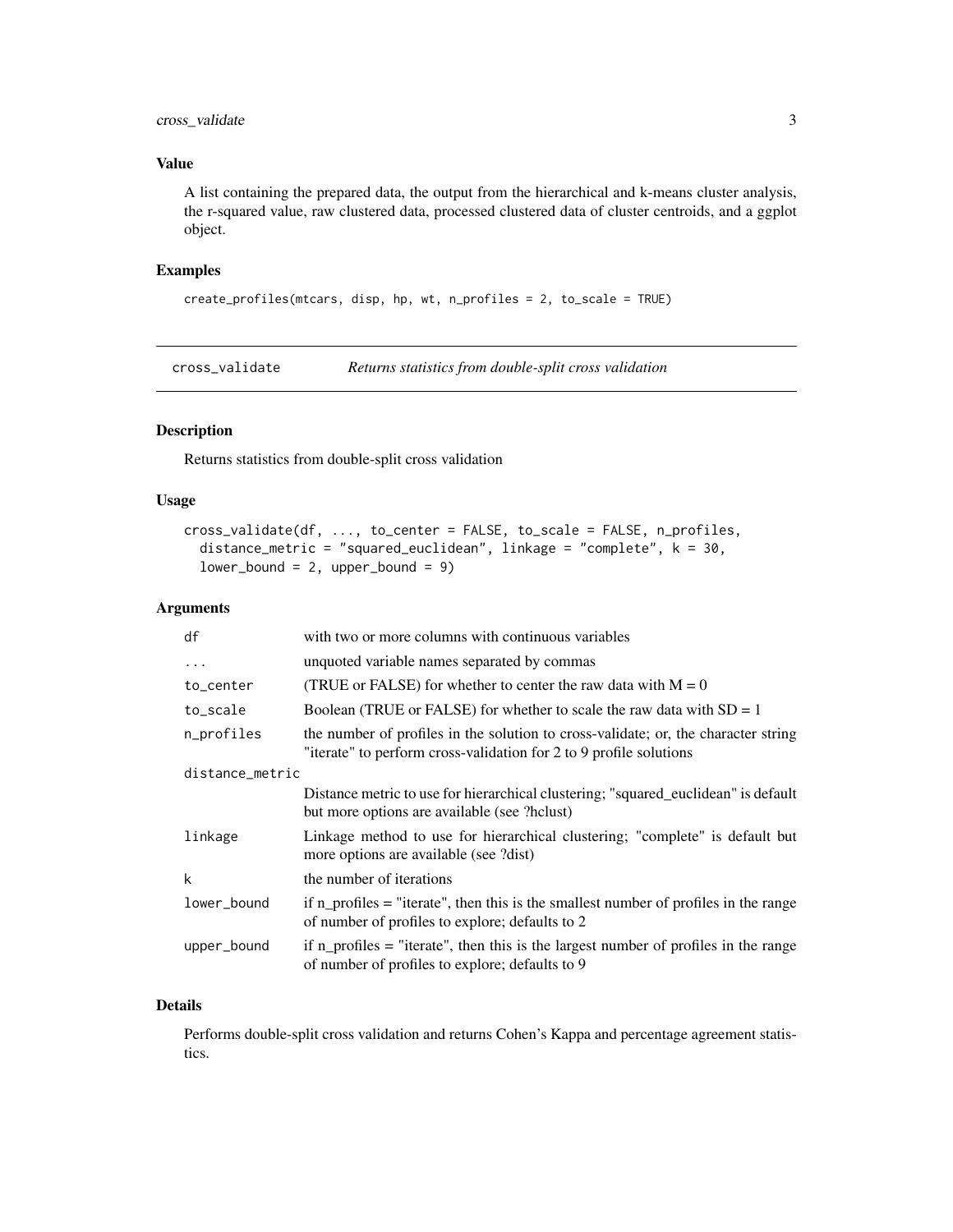<span id="page-3-0"></span>4 plot.prcr

#### Value

A ggplot2 object

detect\_outliers *Identifies potential outliers*

#### Description

Identifies potential outliers

#### Usage

```
detect_outliers(df, return_index = TRUE)
```
#### Arguments

| df           | data.frame (or tibble) with variables to be clustered; all variables must be com-<br>plete cases                                                                                                       |
|--------------|--------------------------------------------------------------------------------------------------------------------------------------------------------------------------------------------------------|
| return_index | Boolean (TRUE or FALSE) for whether to return only the row indices of the<br>possible multivariate outliers; if FALSE, then all of the output from the function<br>(including the indices) is returned |

#### Details

\* add an argument to 'create\_profiles()' to remove multivariate outliers based on Hadi's (1994) procedure

#### Value

either the row indices of possible multivariate outliers or all of the output from the function, depending on the value of return\_index

plot.prcr *Return plot of cluster centroids*

#### Description

Return plot of cluster centroids

#### Usage

## S3 method for class 'prcr' plot(x, ...)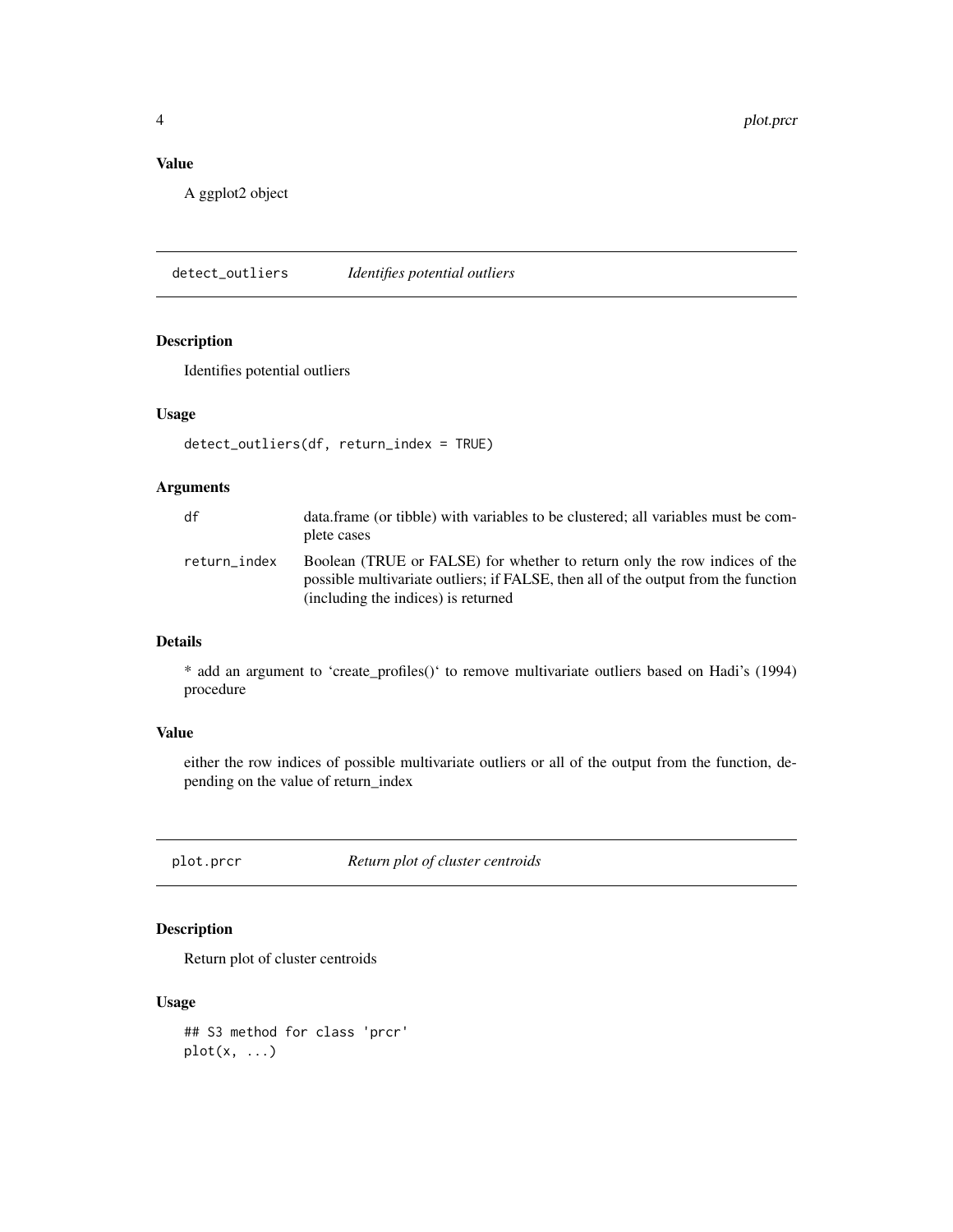#### <span id="page-4-0"></span>plot\_r\_squared 5

#### Arguments

| x       | A 'prcr' object      |
|---------|----------------------|
| $\cdot$ | Additional arguments |

#### Details

Returns ggplot2 plot of cluster centroids

#### Value

A ggplot2 object

plot\_r\_squared *Plot R^2 (r-squared) values for a range of number of profiles*

#### Description

Plot R^2 (r-squared) values for a range of number of profiles

#### Usage

```
plot_r_squared(df, ..., to_center = FALSE, to_scale = FALSE,
 distance_metric = "squared_euclidean", linkage = "complete",
 lower_bound = 2, upper_bound = 9, r_squared_table = FALSE)
```
#### Arguments

| df              | with two or more columns with continuous variables                                                                                 |
|-----------------|------------------------------------------------------------------------------------------------------------------------------------|
| $\ddots$ .      | unquoted variable names separated by commas                                                                                        |
| to_center       | (TRUE or FALSE) for whether to center the raw data with $M = 0$                                                                    |
| to_scale        | Boolean (TRUE or FALSE) for whether to scale the raw data with $SD = 1$                                                            |
| distance_metric |                                                                                                                                    |
|                 | Distance metric to use for hierarchical clustering; "squared_euclidean" is default<br>but more options are available (see ?hclust) |
| linkage         | Linkage method to use for hierarchical clustering; "complete" is default but<br>more options are available (see ?dist)             |
| lower_bound     | the smallest number of profiles in the range of number of profiles to explore;<br>defaults to 2                                    |
| upper_bound     | the largest number of profiles in the range of number of profiles to explore;<br>defaults to 9                                     |
| r_squared_table |                                                                                                                                    |
|                 | if TRUE, then a table, rather than a plot, is returned; defaults to FALSE                                                          |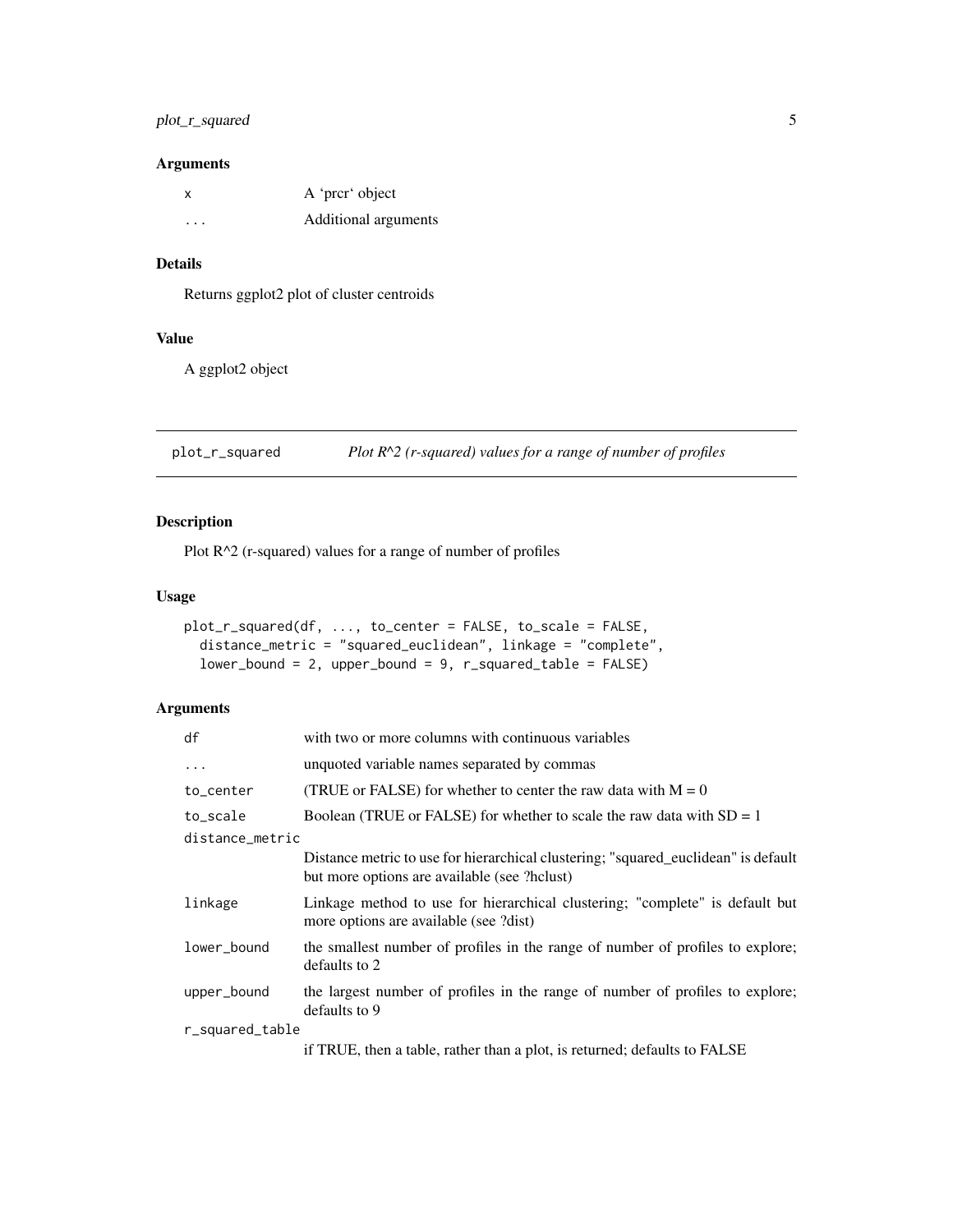#### <span id="page-5-0"></span>Details

Returns ggplot2 plot of cluster centroids

#### Value

A list containing a ggplot2 object and a tibble for the R^2 values

#### Examples

```
df <- mtcars
plot_r_squared(df, mpg, wt, hp, qsec, to_center = TRUE, lower_bound = 2, upper_bound = 4)
```
print.prcr *Prints details of prcr cluster solution*

#### Description

Prints details of prcr cluster solution

#### Usage

## S3 method for class 'prcr'  $print(x, \ldots)$ 

#### Arguments

| X                       | A 'prcr' object      |
|-------------------------|----------------------|
| $\cdot$ $\cdot$ $\cdot$ | Additional arguments |

#### Details

Prints details of of prcr cluster solution

summary.prcr *Concise summary of prcr cluster solution*

#### Description

Concise summary of prcr cluster solution

#### Usage

## S3 method for class 'prcr' summary(object, ...)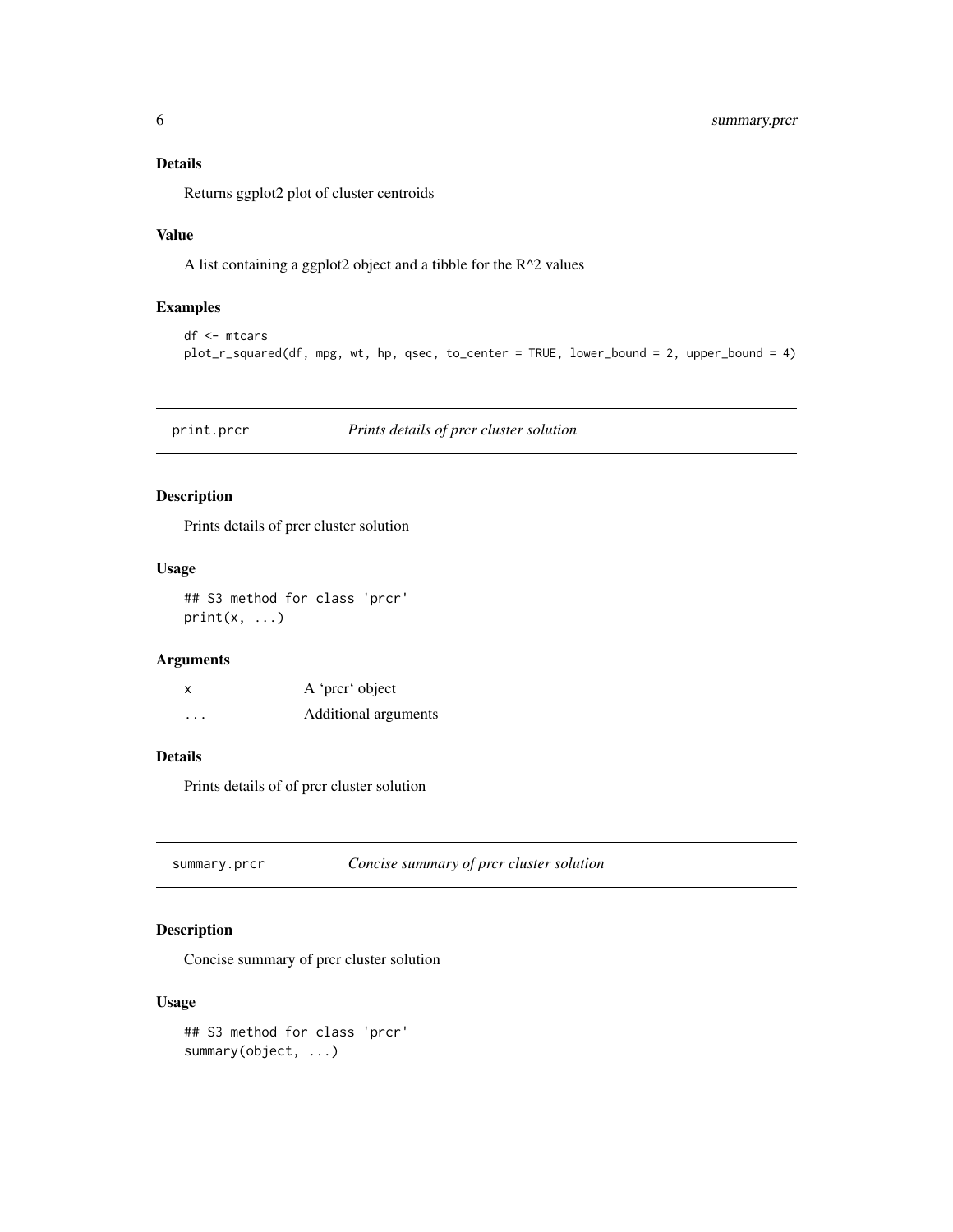#### summary.prcr 7

#### Arguments

| object  | A 'prcr' object      |
|---------|----------------------|
| $\cdot$ | Additional arguments |

#### Details

Prints a concise summary of prcr cluster solution